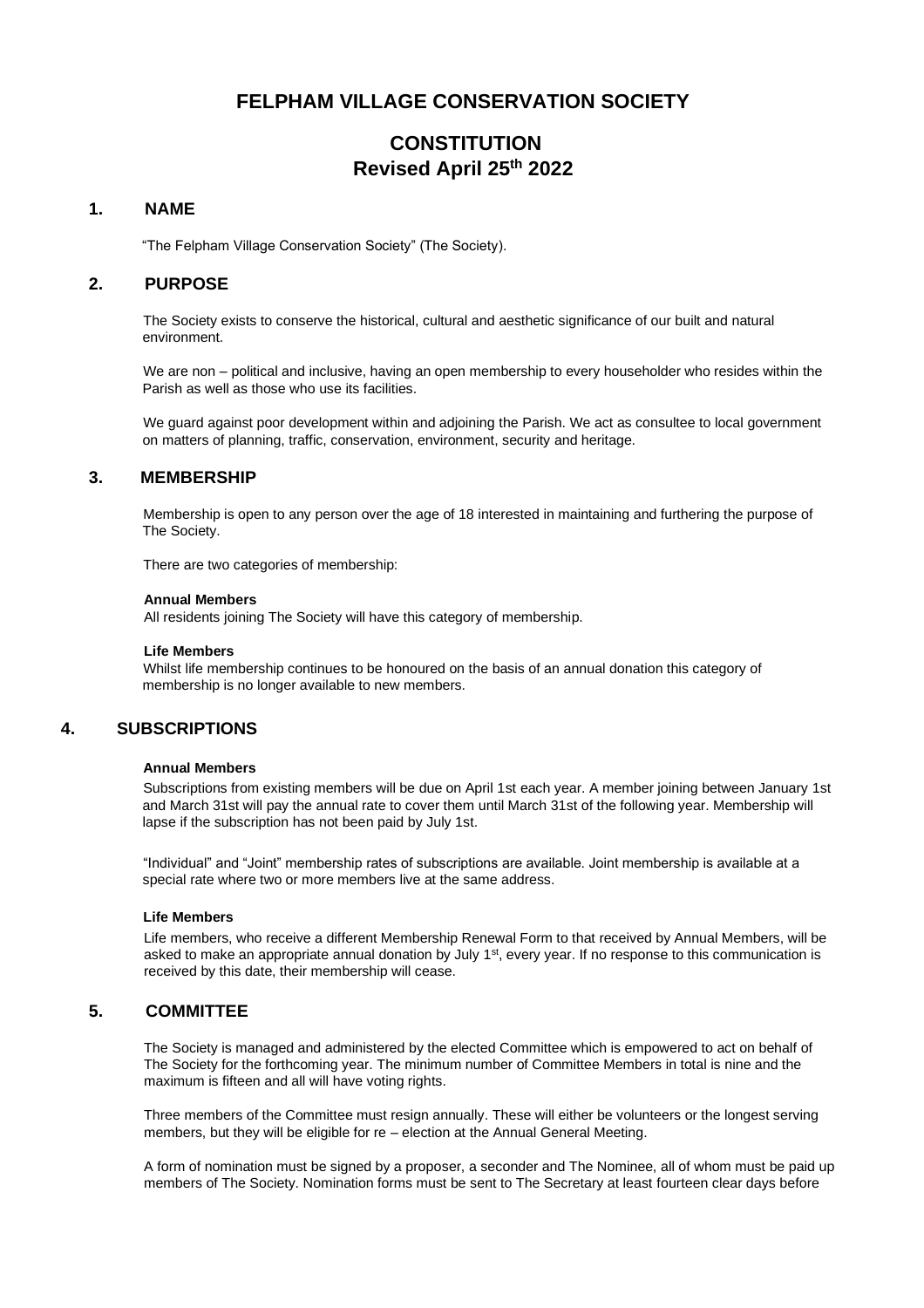the Annual General Meeting and should declare any financial interest that the Nominee may have which is likely to be of concern to The Society. If nominations exceed vacancies a ballot should take place.

A Committee Member must declare any interest in any matter known or likely to be of interest to The Society and must absent themselves from any discussions in which it is possible that a conflict of interest may arise between their duty to act solely in the interest of The Society and any personal interest they may have (including but not limited to personal, financial or employment interest) and take no part in the voting upon the matter.

# **6. OFFICERS OF THE SOCIETY**

The Chairperson, Vice Chairperson, Treasurer, Secretary, Membership Secretary and Events Secretary are elected by the Committee at its first meeting after the Annual General Meeting. The outgoing Chairperson will "chair" until the new Chairperson has been ratified at that meeting. Other titles may be given to members of The Committee to denote special responsibilities but they will not be Officers of The Society.

## **7. POWERS OF THE COMMITTEE**

In addition to managing and administering The Society, the Committee:

- 1. Elects the Officers of The Society.
- 2. Fills any vacancies by co opting other members of The Society who must resign and seek re election at the next Annual General Meeting.
- 3. Appoints up to three advisors for one society calendar year who may or may not be paid up members of The Society. They will have no voting rights and must stand down and be re-appointed at the next AGM if necessary.
- 4. Appoints Working Groups, led by two or more Committee Members.<br>5. Raises funds including grants, donations, contributions from any per
- 5. Raises funds including grants, donations, contributions from any person, persons or organisations by way of subscriptions, sponsorships or otherwise provided.
- 6. Authorises projects with individual income and expenditure and where outline budgets have been provided.
- 7. Authorises payment on all other legitimate expenses incurred by The Society.
- 8. Sets Annual Membership fees and a budget for the following society calendar year.

The Society cannot undertake any form of permanent trading activity.

## **8. FINANCE**

The income of The Society must be applied solely towards the promotion of the Purpose of The Society.

The Committee must keep ordered accounting records of The Society and prepare annual Statements of Account to present at the Annual General Meeting.

The Society's funds are normally banked at HSBC but may also be invested into legitimate interest bearing accounts. Signatories to cheques can be any two of the Officers.

Committee members are entitled to claim for expenses that are incurred by themselves when acting on behalf of The Society. Valid receipts should be presented wherever possible to The Treasurer. No Committee Member may be paid or receive any other benefit for being on the Committee.

The Committee must procure and maintain such insurance cover as it considers appropriate against certain risks to which members of the public might be exposed.

The liability on individual members of The Society will in no case exceed the amount of their respective annual subscription. This clause does not apply to a member found guilty of misappropriation of funds or property of The Society.

## **9. MEETINGS**

COMMITTEE MEETINGS will take place at least eight times a year at intervals of not more than two months. At least five members must be present before any voting can take place. In the event of no overall majority, the person who is chairing the meeting will have an additional, casting, vote.

The ANNUAL GENERAL MEETING will be held in April each year to receive The Committee's annual report and audited accounts. Members of The Committee will be elected and an Honorary Auditor will be appointed for